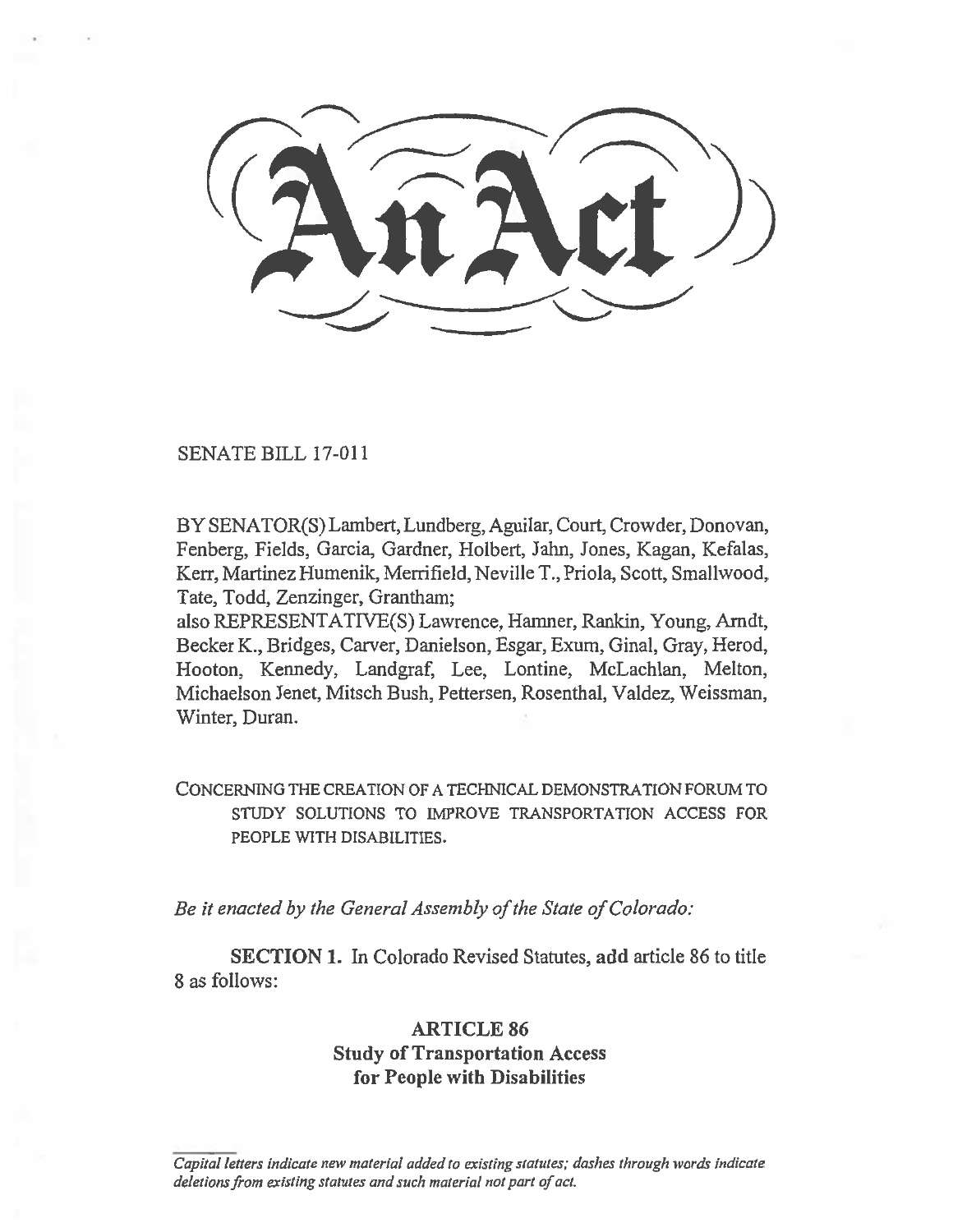**8-86-101. Legislative declaration. (1)** THE GENERAL ASSEMBLY HEREBY FINDS AND DETERMINES THAT:

(a) ACCORDING TO UNITED STATES CENSUS BUREAU STATISTICS FROM **2009,** ONLY THIRTY-EIGHT PERCENT OF PEOPLE WITH DISABILITIES AGED SIXTEEN TO SIXTY-FOUR WERE EMPLOYED, COMPARED TO SEVENTY-TWO PERCENT OF PEOPLE WITHOUT DISABILITIES AGED SIXTEEN TO SIXTY-FOUR WHO WERE EMPLOYED;

(b) INCREASINGLY, JOBS ARE GEOGRAPHICALLY DISPERSED. IN A STUDY CITED BY THE LEADERSHIP CONFERENCE EDUCATION FUND IN **2011,**  RESEARCHERS FOUND THAT, IN THE NINETY-EIGHT LARGEST METROPOLITAN AREAS IN THE UNITED STATES, FORTY-FIVE PERCENT OF ALL JOBS WERE LOCATED MORE THAN TEN MILES FROM THE URBAN CENTER OF THE METROPOLITAN AREA.

(c) ACCORDING TO A **2010** HARRIS POLL STUDY CONDUCTED BY THE NATIONAL ORGANIZATION ON DISABILITY, PEOPLE WITH DISABILITIES ARE THREE TIMES MORE LIKELY TO DEPEND ON PUBLIC TRANSIT THAN PEOPLE WITHOUT DISABILITIES;

(d) HOWEVER, EXISTING PUBLIC TRANSIT IN THE UNITED STATES DOES NOT PROVIDE ADEQUATE ACCESS TO GEOGRAPHICALLY DISPERSED JOBS. ACCORDING TO A **2016** REPORT BY THE NATIONAL CONFERENCE OF STATE LEGISLATURES ON WORKFORCE DEVELOPMENT FOR PEOPLE WITH DISABILITIES, FORTY PERCENT OF RURAL AREAS IN THE UNITED STATES LACK ANY ACCESS TO PUBLIC TRANSIT. IN A **2011** STUDY BY THE **BROOKINGS** INSTITUTION, RESEARCHERS FOUND THAT EVEN IF PEOPLE HAVE ACCESS TO PUBLIC TRANSIT, THEY WOULD, ON AVERAGE, ONLY BE ABLE TO REACH FORTY PERCENT OF THE JOB SITES IN THEIR METROPOLITAN AREA WITHIN NINETY MINUTES.

(e) IN CONTRAST, VEHICLE OWNERSHIP SIGNIFICANTLY INCREASES A PERSON'S ACCESS TO JOB SITES. IN A PORTLAND STUDY CITED BY THE INDEPENDENCE INSTITUTE IN **2006,** RESEARCHERS FOUND THAT IF A PERSON DID NOT HAVE A HIGH SCHOOL DIPLOMA BUT OWNED A VEHICLE, THAT PERSON WAS EIGHTY PERCENT MORE LIKELY TO HAVE A JOB THAN A SIMILARLY SITUATED PERSON WHO DID NOT OWN A VEHICLE. THE RESEARCHERS CONCLUDED THAT VEHICLE OWNERSHIP WAS MORE HELPFUL THAN OBTAINING A HIGH SCHOOL GENERAL EQUIVALENCY DEGREE IN

## **PAGE 2-SENATE BILL 17-011**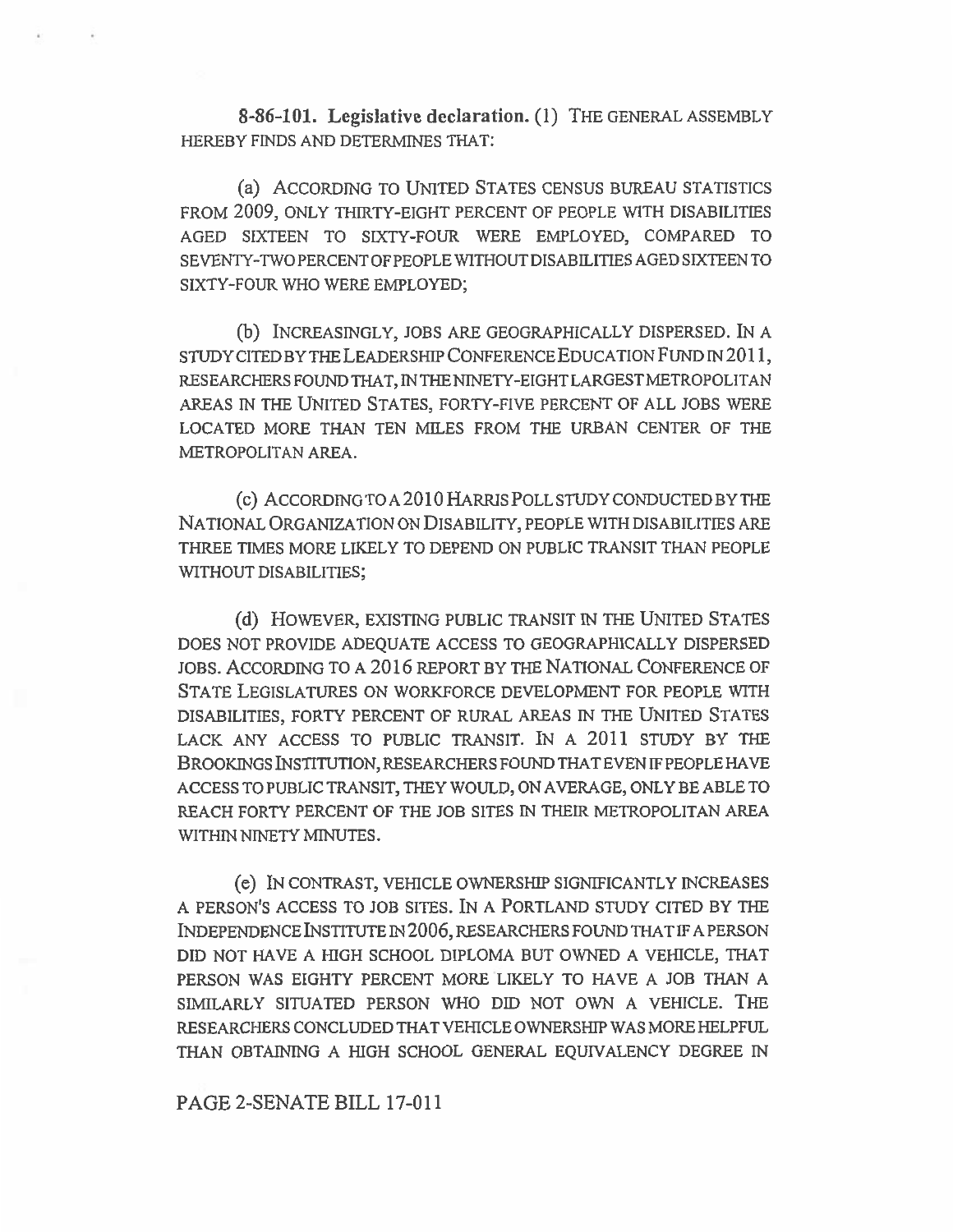#### GETTING A JOB.

(f) FOR SOME PEOPLE WITH DISABILITIES, HOWEVER, DRIVING A VEHICLE IS NOT AN OPTION, AND THEY MUST RELY ON PUBLIC TRANSIT AND OTHER FORMS OF FIXED-ROUTE TRANSPORTATION SERVICES TO ACCESS WORK, MEDICAL APPOINTMENTS, VETERANS' SERVICES, OR OTHER SERVICES OR ACTIVITIES OF DAILY LIVING OUTSIDE THE HOME. FIXED-ROUTE TRANSPORTATION SERVICES MIGHT NOT PROVIDE THE GEOGRAPHIC AND TIME FLEXIBILITY THAT A PERSON WITH DISABILITIES NEEDS TO ACCESS JOBS, MEDICAL OR VETERANS' SERVICES, OR OTHER SERVICES OR ACTIVITIES OF DAILY LIVING OUTSIDE THE HOME.

(g) AT THE SAME TIME, ON-CALL TRANSPORTATION SERVICES LIKE TAXICAB AND TRANSPORTATION NETWORK COMPANY SERVICES MIGHT BE TOO EXPENSIVE FOR A PERSON WITH A DISABILITY TO RELY ON FOR HIS OR HER DAILY TRANSPORTATION NEEDS, AND A GIVEN AREA'S TRANSPORTATION SERVICES COMPANIES MIGHT NOT HAVE ENOUGH VEHICLES IN THEIR FLEET THAT ARE EQUIPPED TO TRANSPORT MOBILITY EQUIPMENT. ACCORDING TO A 2002 SURVEY OF PEOPLE WITH DISABILITIES CONDUCTED BY THE BUREAU OF TRANSPORTATION STATISTICS WITHIN THE FEDERAL DEPARTMENT OF TRANSPORTATION, MORE THAN TWENTY-TWO PERCENT OF RESPONDENTS INDICATED THAT THEY NEEDED SPECIALIZED ASSISTANCE OR EQUIPMENT TO TRAVEL OUTSIDE OF THEIR HOMES, AND MORE THAN TWELVE PERCENT OF RESPONDENTS INDICATED THEY HAD DIFFICULTY GETTING THE TRANSPORTATION THEY NEED.

(h) ADVANCED PERSONALIZED SOFTWARE AND OTHER TECHNOLOGY COULD HELP INCREASE ACCESS FOR PEOPLE WITH DISABILITIES TO SUCH ON-CALL TRANSPORTATION SERVICES BY SPECIFICALLY TARGETING THE TECHNOLOGY NEEDS OF PEOPLE WITH DISABILITIES.

(2) THEREFORE, THE GENERAL ASSEMBLY DECLARES THAT IT IS IMPORTANT TO STUDY:

(a) THE TRANSPORTATION NEEDS OF PEOPLE WITH DISABILITIES IN COLORADO AND THE DEGREE TO WHICH THOSE NEEDS ARE CURRENTLY BEING MET;

(b) EXISTING AND POTENTIAL BUSINESS AND TECHNOLOGICAL SOLUTIONS THAT COULD IMPROVE TRANSPORTATION ACCESS FOR PEOPLE

PAGE 3-SENATE BILL 17-011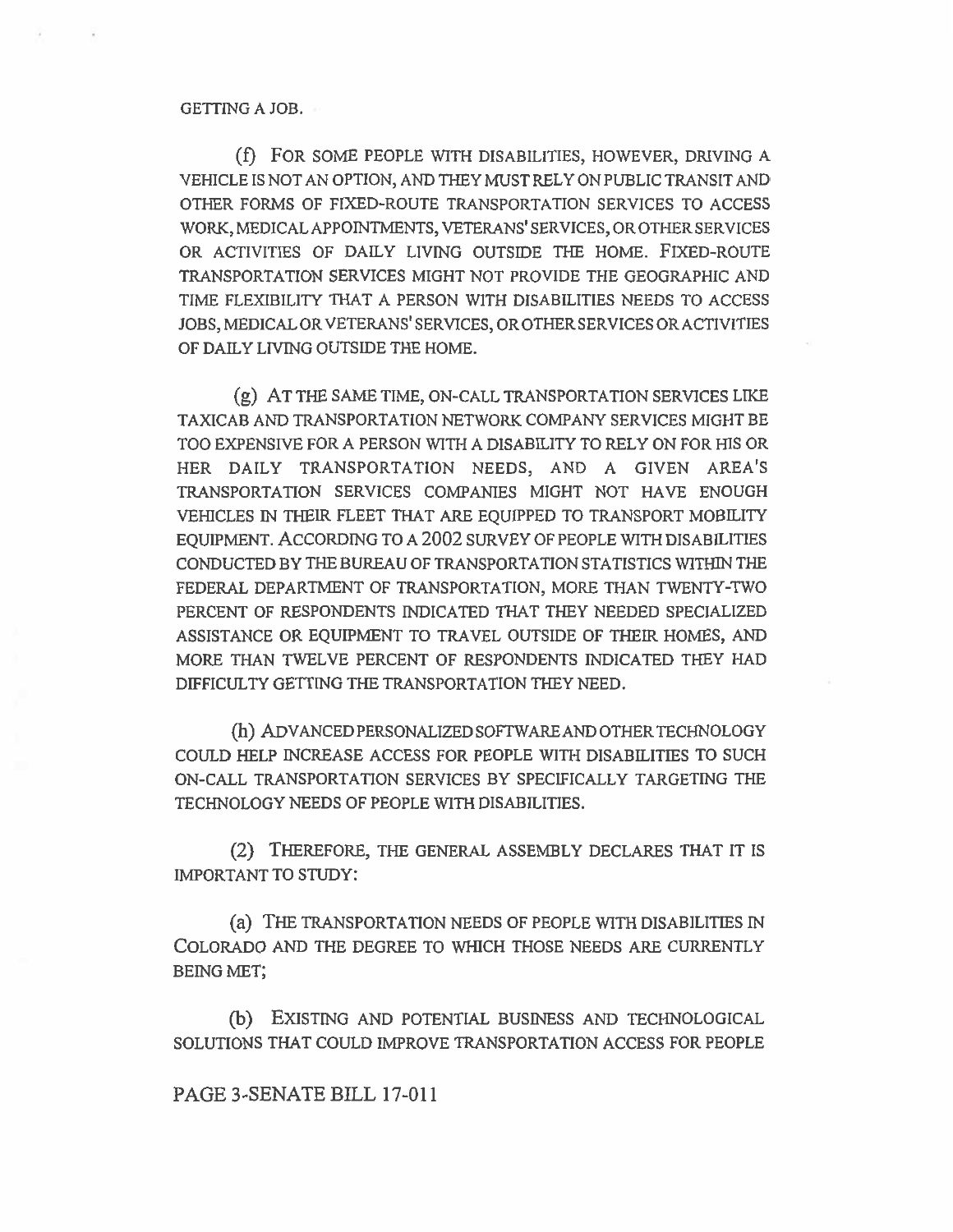WITH DISABILITIES AND HOW THOSE SOLUTIONS MIGHT BEST BE IMPLEMENTED IN COLORADO;

(c) WHAT LEGAL OR OTHER BARRIERS, IF ANY, MIGHT HINDER IMPLEMENTATION OF THE POSSIBLE BUSINESS AND TECHNOLOGICAL SOLUTIONS AND HOW THOSE BARRIERS COULD BE REMOVED TO BETTER MEET THE TRANSPORTATION NEEDS OF PEOPLE WITH DISABILITIES; AND

(d) WHAT EXISTING FUNDING SOURCES, IF ANY, COULD BE LEVERAGED TO IMPROVE TRANSPORTATION ACCESS FOR PEOPLE WITH DISABILITIES.

**8-86-102. Definitions.** As USED IN THIS ARTICLE 86, UNLESS THE CONTEXT OTHERWISE REQUIRES:

(1) "AREA AGENCY ON AGING" HAS THE SAME MEANING AS SET FORTH IN SECTION 26-11-201 (2).

(2) "CROSS-DISABILITY SERVICES" MEANS SERVICES PROVIDED FOR INDIVIDUALS REPRESENTING A RANGE OF DISABILITIES.

(3) "DEPARTMENT" MEANS THE DEPARTMENT OF LABOR AND EMPLOYMENT.

(4) "DISABILITY" MEANS A PHYSICAL OR MENTAL IMPAIRMENT OR CHRONIC MEDICAL CONDITION THAT SUBSTANTIALLY LIMITS ONE OR MORE OF AN INDIVIDUAL'S MAJOR LIFE ACTIVITIES.

(5) "INDEPENDENT LIVING CENTER" HAS THE SAME MEANING SET FORTH IN SECTION 8-85-102 (5).

(6) "INDEPENDENT LIVING SERVICES" HAS THE SAME MEANING SET FORTH IN SECTION 8-85-102 (7).

(7) "PEOPLE SERVICE TRANSPORTATION" HAS THE SAME MEANING SET FORTH IN SECTION **40-1.1-102 (5).** 

(8) "TAXICAB SERVICE" HAS THE SAME MEANING SET FORTH IN SECTION **40-10.1-101 (19).** 

## **PAGE 4-SENATE BILL 17-011**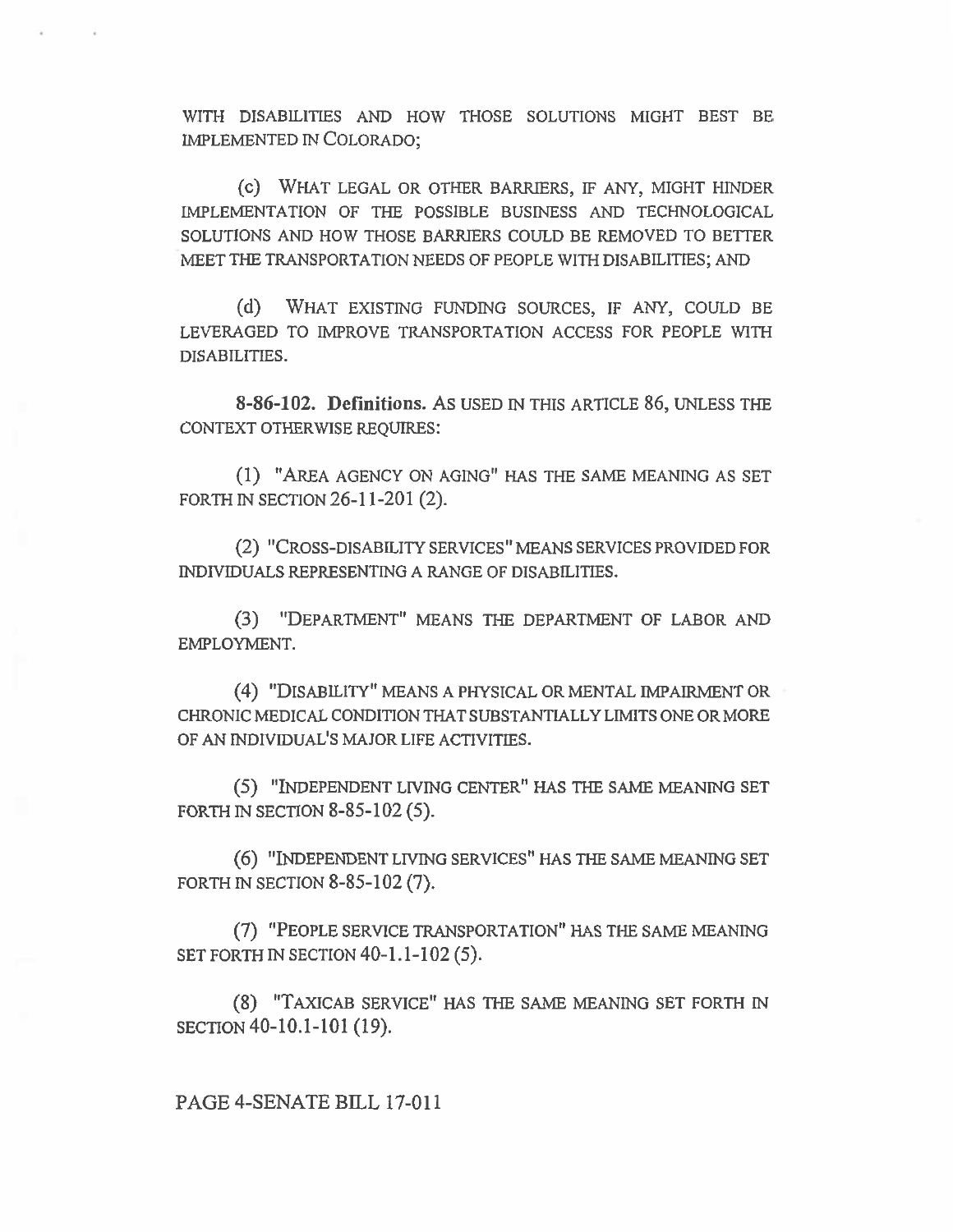(9) "TRANSPORTATION NETWORK COMPANY" HAS THE SAME MEANING SET FORTH IN SECTION 40-10.1-602 (3).

**8-86-103. Forum to study transportation access needs of people with disabilities - creation - membership. (1)** THERE IS HEREBY CREATED A TECHNICAL DEMONSTRATION FORUM, REFERRED TO IN THIS ARTICLE 86 AS THE "FORUM", TO STUDY AND DOCUMENT HOW ADVANCED TECHNOLOGIES CAN IMPROVE TRANSPORTATION ACCESS FOR PEOPLE WITH DISABILITIES.

(2) (a) THE FORUM CONSISTS OF THE FOLLOWING EIGHT MEMBERS REPRESENTING GOVERNMENT INTERESTS:

(I) THE EXECUTIVE DIRECTOR OF THE DEPARTMENT OR THE EXECUTIVE DIRECTOR'S DESIGNEE, WHO SHALL SERVE AS CHAIR OF THE FORUM;

(II) THE EXECUTIVE DIRECTOR OF THE DEPARTMENT OF HEALTH CARE POLICY AND FINANCING OR THE EXECUTIVE DIRECTOR'S DESIGNEE, WHO SHALL SERVE AS VICE-CHAIR OF THE FORUM;

(11I) THE DIRECTOR OF THE PUBLIC UTILITIES COMMISSION OR THE DIRECTOR'S DESIGNEE;

(IV) THE CHIEF INFORMATION OFFICER IN THE OFFICE OF INFORMATION TECHNOLOGY OR THE CHIEF INFORMATION OFFICER'S DESIGNEE;

(V) THE EXECUTIVE DIRECTOR OF THE DEPARTMENT OF HUMAN SERVICES OR THE EXECUTIVE DIRECTOR'S DESIGNEE;

(VI) THE DIRECTOR OF THE DIVISION OF VETERANS AFFAIRS OR THE DIRECTOR'S DESIGNEE;

(VII) THE SUPERINTENDENT OF THE COLORADO SCHOOL FOR THE DEAF AND THE BLIND OR THE SUPERINTENDENT'S DESIGNEE; AND

(VIII) THE EXECUTIVE DIRECTOR OF THE DEPARTMENT OF TRANSPORTATION OR THE EXECUTIVE DIRECTOR'S DESIGNEE.

(b) THE FORUM SHALL INVITE REPRESENTATIVES OF VARIOUS

**PAGE 5-SENATE BILL 17-011**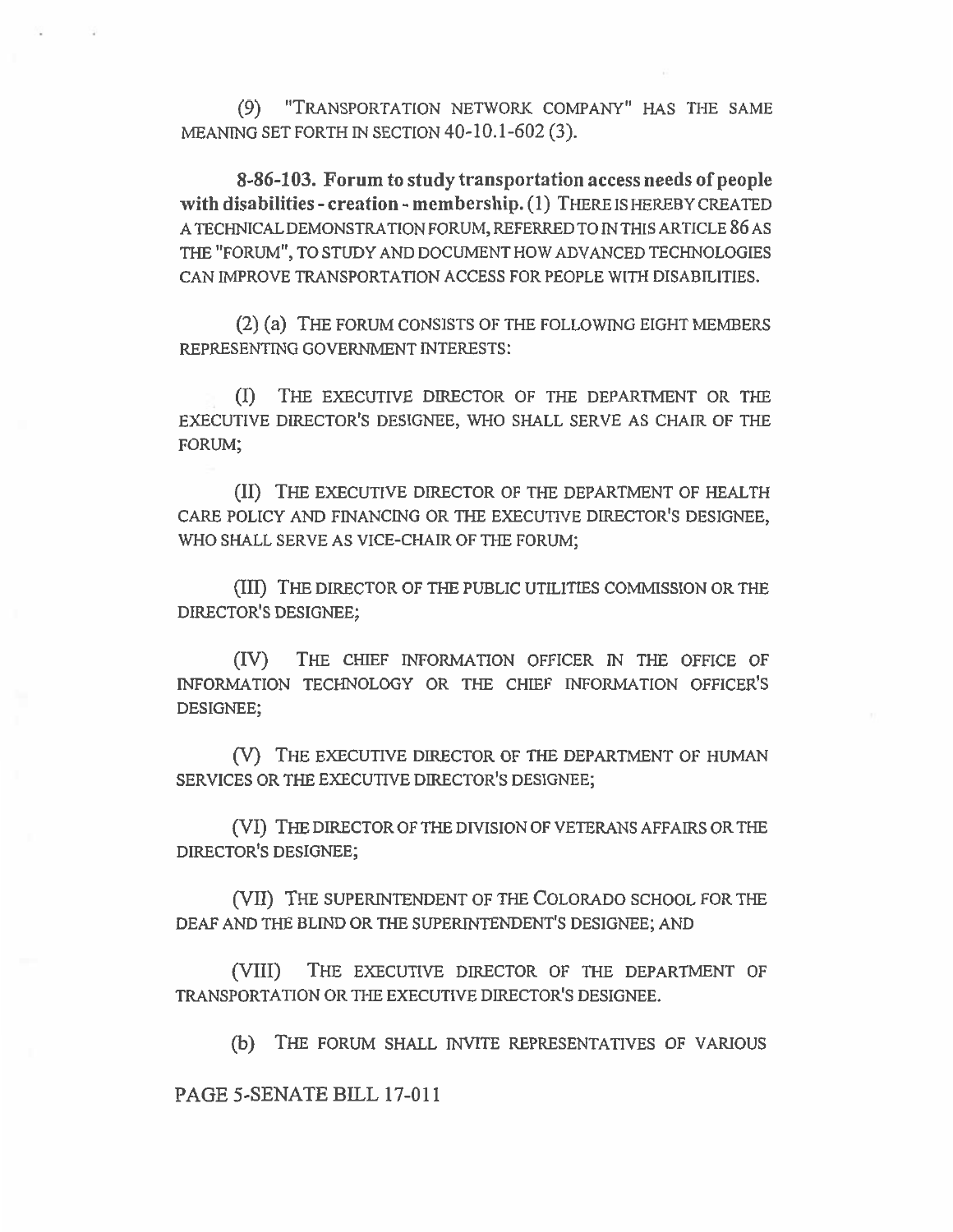INTERESTED GROUPS TO PRESENT ON THE ISSUES TO BE STUDIED PURSUANT TO SECTION 8-86-104, INCLUDING REPRESENTATIVES OF THE FOLLOWING GROUPS:

(I) REPRESENTATIVES OF FOR-PROFIT AND NOT-FOR-PROFIT ORGANIZATIONS PROVIDING CROSS-DISABILITY SERVICES FOR PEOPLE WITH DISABILITIES, INCLUDING REPRESENTATIVES OF COMMUNITY-CENTERED BOARDS DESIGNATED PURSUANT TO SECTION 25.5-10-209;

(II) INDIVIDUALS WITH DISABILITIES, INCLUDING THOSE WHO RECEIVE INDEPENDENT LIVING SERVICES FROM AN INDEPENDENT LIVING CENTER;

(III) REPRESENTATIVES OF TRANSPORTATION NETWORK COMPANIES;

(IV) REPRESENTATIVES OF TAXICAB SERVICES, PREFERABLY THOSE WHO REPRESENT A TAXICAB SERVICE THAT OFFERS OR IS IN THE PROCESS OF DEVELOPING A NETWORK PLATFORM THAT ALLOWS CUSTOMERS TO REQUEST ON-DEMAND RIDES THROUGH USE OF A MOBILE PHONE APPLICATION;

(V) REPRESENTATIVES OF THE STATEWIDE INDEPENDENT LIVING COUNCIL, CREATED PURSUANT TO THE FEDERAL "REHABILITATION ACT OF 1973", AS AMENDED, 29 U.S.C. SEC. 701 ET SEQ.;

(VI) REPRESENTATIVES OF THE STATE REHABILITATION COUNCIL IN THE DEPARTMENT;

(VII) REPRESENTATIVES OF COUNTY SOCIAL SERVICE AGENCIES;

(VIII) REPRESENTATIVES OF AREA AGENCIES ON AGING;

(IX) REPRESENTATIVES OF ORGANIZATIONS PROVIDING PEOPLE SERVICE TRANSPORTATION TO PEOPLE WITH DISABILITIES; AND

(X) REPRESENTATIVES OF COMPANIES THAT DEVELOP TECHNOLOGICAL PRODUCTS AND APPLICATIONS RELATED TO TRANSPORTATION ACCESS FOR PEOPLE WITH DISABILITIES.

(3) (a) THE FORUM SHALL MEET AT THE CALL OF THE CHAIR AS MANY TIMES AS THE CHAIR DEEMS NECESSARY.

## PAGE 6-SENATE BILL 17-011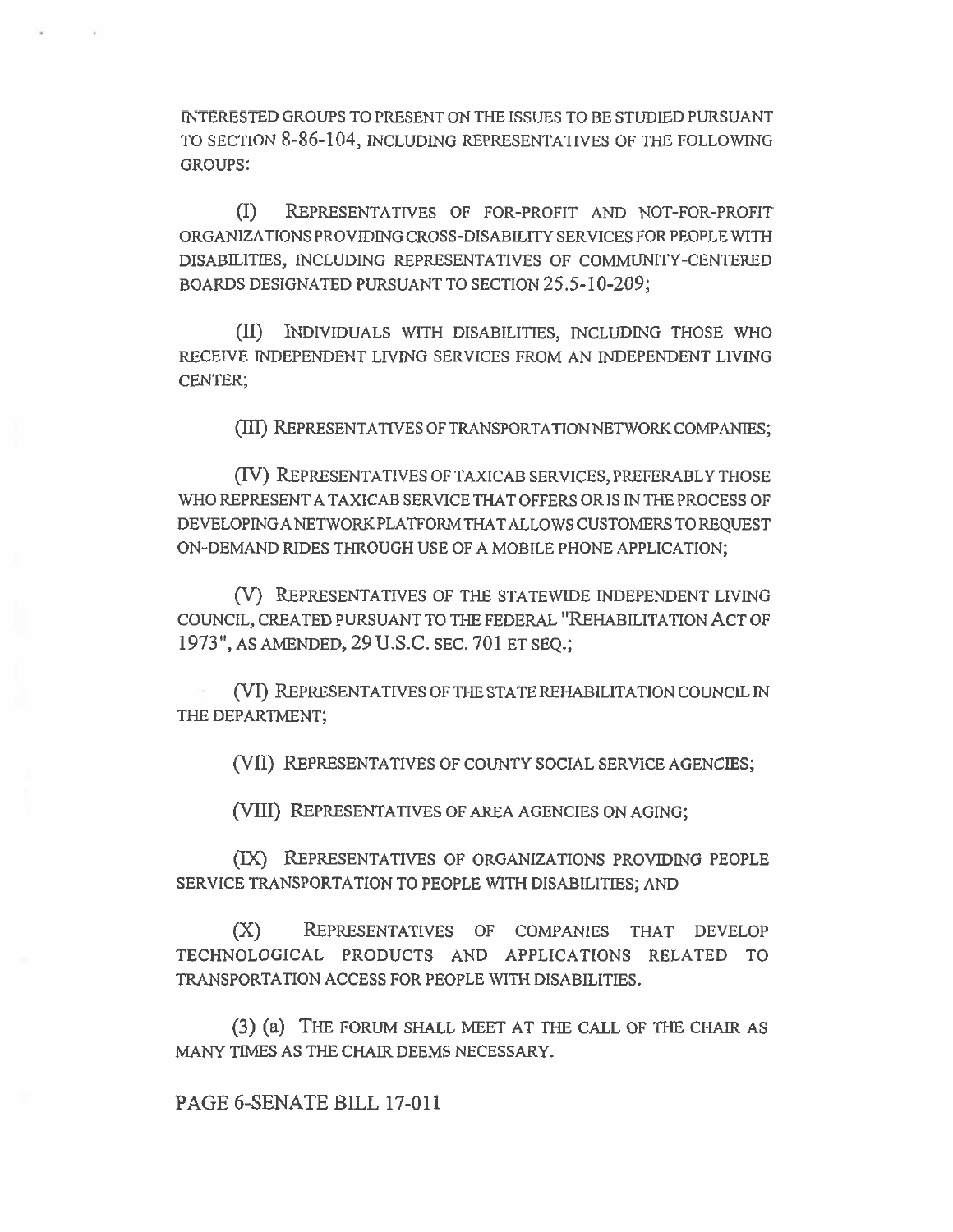(b) THE FIRST MEETING OF THE FORUM MUST TAKE PLACE ON OR BEFORE JULY 1, 2017.

(c) IF PRACTICABLE AND AT THE DISCRETION OF THE CHAIR, A FORUM MEMBER MAY ATTEND A MEETING OF THE FORUM REMOTELY VIA TWO-WAY TELECONFERENCING OR VIDEO CONFERENCING.

(d) AT THE DISCRETION OF THE CHAIR, THE FORUM MAY DESIGNATE ONE OR MORE SUBCOMMITTEES FROM AMONG ITS MEMBERS TO PERFORM ANY OF THE DUTIES OF THE FORUM SET FORTH IN SECTION 8-86-104.

(4) THE FORUM MAY HOLD ITS MEETINGS AT AN INDEPENDENT LIVING CENTER IN OR NEAR EL PASO OR TELLER COUNTIES.

**8-86-104. Duties of forum - recommendations. (1)** THE DUTIES OF THE FORUM ARE TO:

(a) STUDY THE UNIQUE NEEDS OF, ISSUES SURROUNDING, AND OBSTACLES FACING, PEOPLE WITH DISABILITIES CONCERNING ACCESS TO TRANSPORTATION;

(b) IN ORDER TO DEMONSTRATE THE SPECIFIC TRANSPORTATION ACCESS NEEDS OF PEOPLE WITH DISABILITIES IN BOTH URBAN AND RURAL AREAS OF THE STATE, REVIEW THE DEGREE TO WHICH THE TRANSPORTATION NEEDS OF PEOPLE WITH DISABILITIES ARE BEING MET IN EL PASO AND TELLER COUNTIES;

(c) DETERMINE THE AVAILABILITY OF TECHNOLOGY AND TRANSPORTATION BUSINESS OPTIONS IN VARIOUS GEOGRAPHIC AREAS OF THE STATE, INCLUDING EL PASO AND TELLER COUNTIES, THAT ARE SPECIFICALLY TAILORED TO PROVIDE TRANSPORTATION ACCESS TO PEOPLE WITH DISABILITIES;

(d) EXPLORE TECHNOLOGICAL AND TRANSPORTATION BUSINESS SOLUTIONS THAT COULD INCREASE TRANSPORTATION ACCESS FOR PEOPLE WITH DISABILITIES;

(e) DETERMINE WHAT EXISTING FUNDING SOURCES, IF ANY, INCLUDING FEDERAL, STATE, OR LOCAL GOVERNMENT GRANTS OR FOR-PROFIT OR NONPROFIT GRANTS, COULD BE LEVERAGED TO IMPROVE

PAGE 7-SENATE BILL 17-011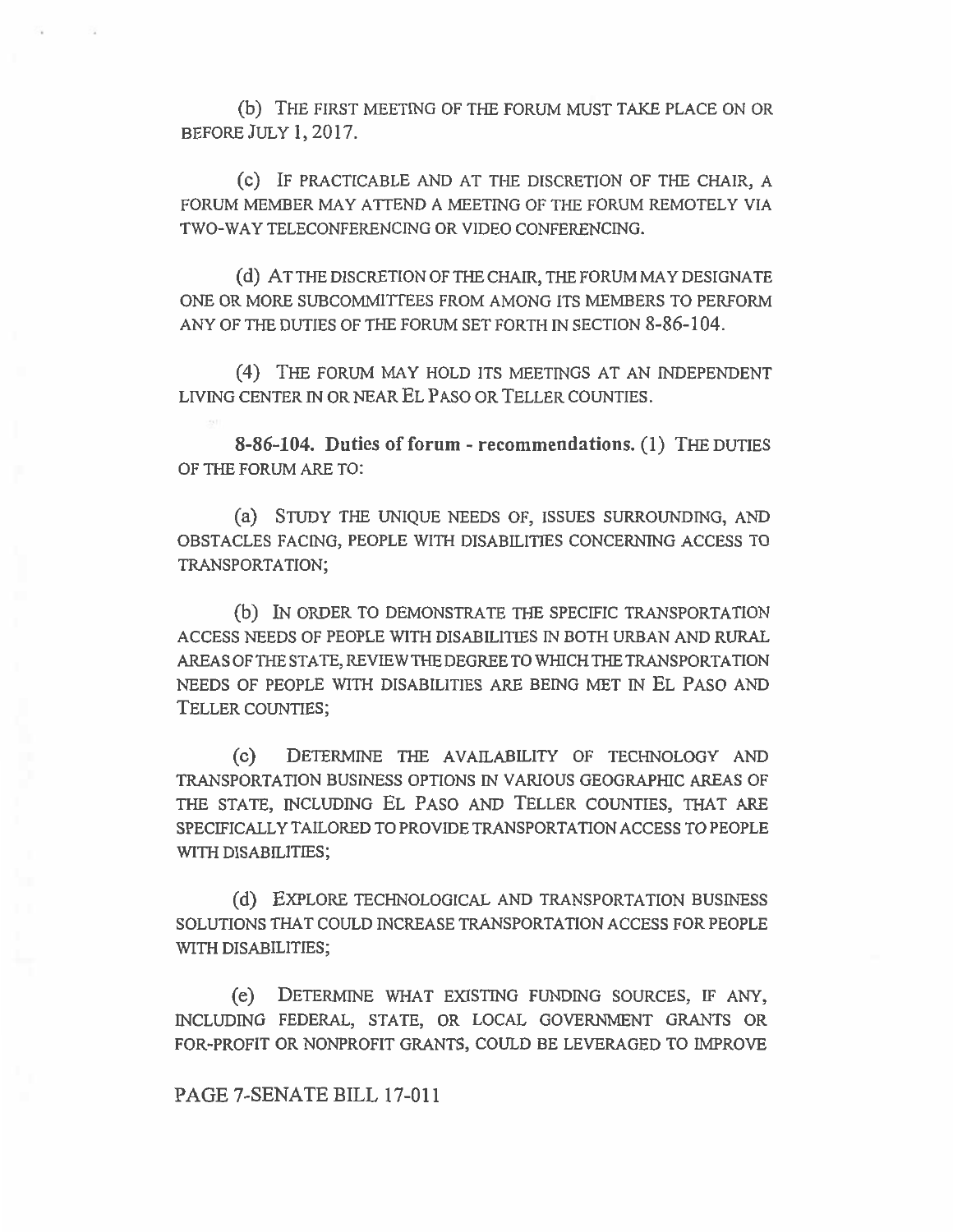TRANSPORTATION ACCESS FOR PEOPLE WITH DISABILITIES; AND

(f) As APPROPRIATE, MAKE LEGISLATIVE RECOMMENDATIONS TO THE GENERAL ASSEMBLY AS PART OF THE FORUM'S REPORTING REQUIREMENTS SET FORTH IN SECTION 8-86-105.

(2) (a) IF THE FORUM DETERMINES THAT CERTAIN TECHNOLOGICAL OR TRANSPORTATION BUSINESS SOLUTIONS SEEM TO PROVIDE A PROMISING STRATEGY TO INCREASE TRANSPORTATION ACCESS FOR PEOPLE WITH DISABILITIES, THE FORUM MAY RECOMMEND THAT THE EXECUTIVE DIRECTOR OF THE DEPARTMENT ENTER INTO A CONTRACT, IN ACCORDANCE WITH THE COMPETITIVE BIDDING PROCEDURES SET FORTH IN THE "PROCUREMENT CODE", ARTICLES 101 TO 112 OF TITLE 24, WITH A TECHNOLOGY DEVELOPER, TRANSPORTATION NETWORK COMPANY, TAXICAB SERVICE, OR OTHER TECHNOLOGICAL OR TRANSPORTATION BUSINESS SOLUTION PROVIDER TO CONDUCT ONE OR MORE PILOT PROJECTS IN EL PASO COUNTY, TELLER COUNTY, OR BOTH COUNTIES TO DEMONSTRATE THE EFFICACY OF THE TECHNOLOGICAL OR TRANSPORTATION BUSINESS SOLUTION TO IMPROVE TRANSPORTATION ACCESS FOR PEOPLE WITH DISABILITIES WITHIN A SPECIFIC GEOGRAPHIC AREA WHERE SUCH ACCESS IS LACKING.

(b) ANY PILOT PROJECT CONDUCTED PURSUANT TO SUBSECTION (2)(a) OF THIS SECTION MUST BE COMPLETED BY DECEMBER 1, 2017, SO THAT THE RESULTS OF THE PILOT PROJECT MAY BE REPORTED ON OR BEFORE DECEMBER 31, 2017, IN ACCORDANCE WITH SECTION 8-86-105.

**8-86-105. Reporting. (1)** ON OR BEFORE DECEMBER 31, 2017, THE FORUM SHALL PUBLISH ON THE DEPARTMENT'S WEBSITE A REPORT OF ITS RESEARCH AND FINDINGS, THE RESULTS OF ANY PILOT PROJECTS CONDUCTED PURSUANT TO SECTION 8-86-104 (2)(a), AND ANY LEGISLATIVE RECOMMENDATIONS DEVELOPED IN ACCORDANCE WITH SECTION 8-86-104 (1)(f). THE FORUM SHALL FURNISH COPIES OF THE REPORT TO:

(a) THE GOVERNOR;

(b) THE MEMBERS OF THE GENERAL ASSEMBLY'S MAJORITY AND MINORITY LEADERSHIP;

(c) THE MEMBERS OF THE HEALTH, INSURANCE, AND ENVIRONMENT

PAGE 8-SENATE BILL 17-011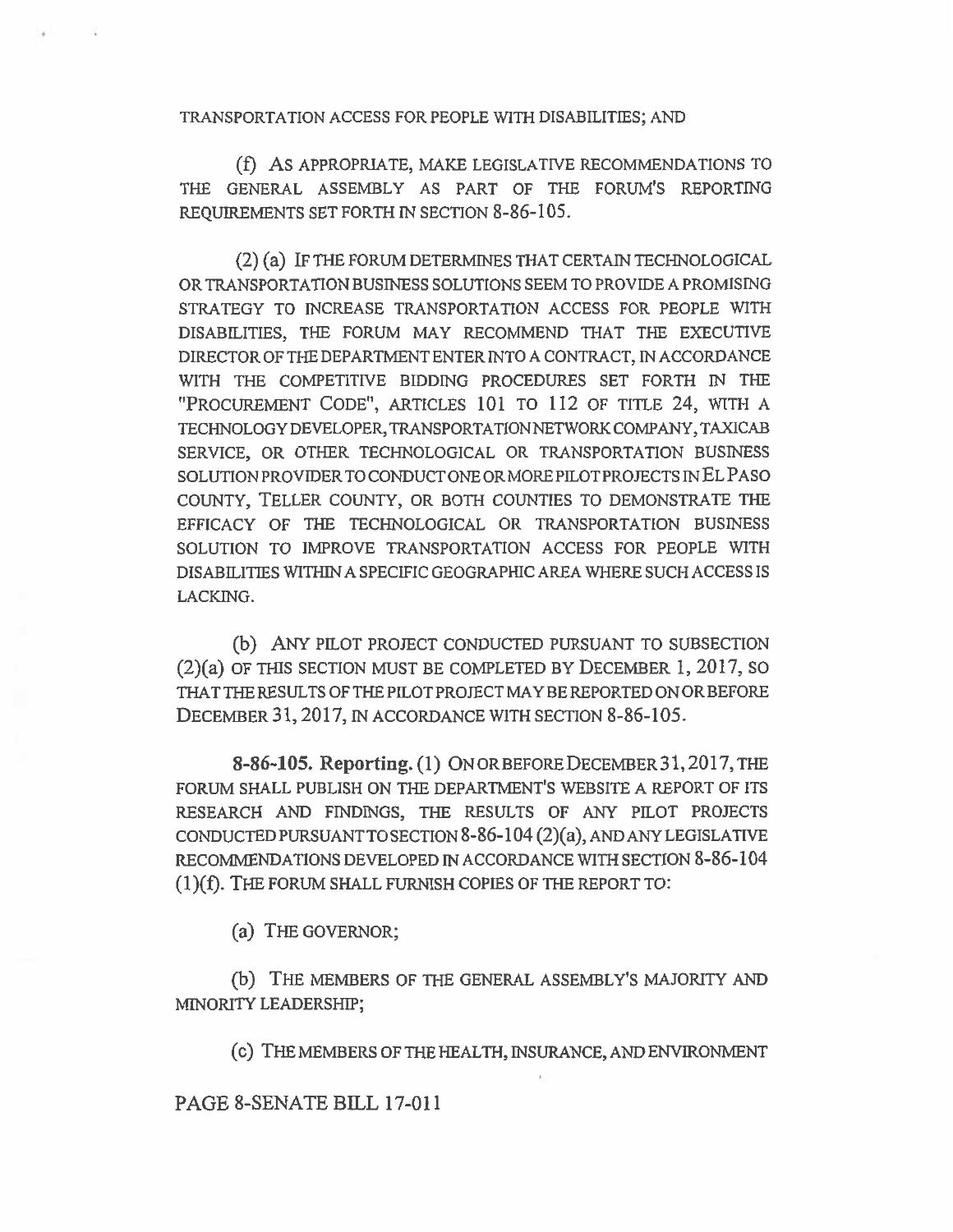COMMITTEE IN THE HOUSE OF REPRESENTATIVES OR ITS SUCCESSOR COMMITTEE;

(d) THE MEMBERS OF THE TRANSPORTATION AND ENERGY COMMITTEE IN THE HOUSE OF REPRESENTATIVES OR ITS SUCCESSOR COMMITTEE;

(e) THE MEMBERS OF THE HEALTH AND HUMAN SERVICES COMMITTEE IN THE SENATE OR ITS SUCCESSOR COMMITTEE;

(f) THE MEMBERS OF THE TRANSPORTATION COMMITTEE IN THE SENATE OR ITS SUCCESSOR COMMITTEE; AND

(g) THE MEMBERS OF THE JOINT BUDGET COMMITTEE.

**8-86-106. Repeal of article.** THIS ARTICLE 86 IS REPEALED, EFFECTIVE JULY 1, 2018.

**SECTION 2. Safety clause.** The general assembly hereby finds,

## PAGE 9-SENATE BILL 17-011